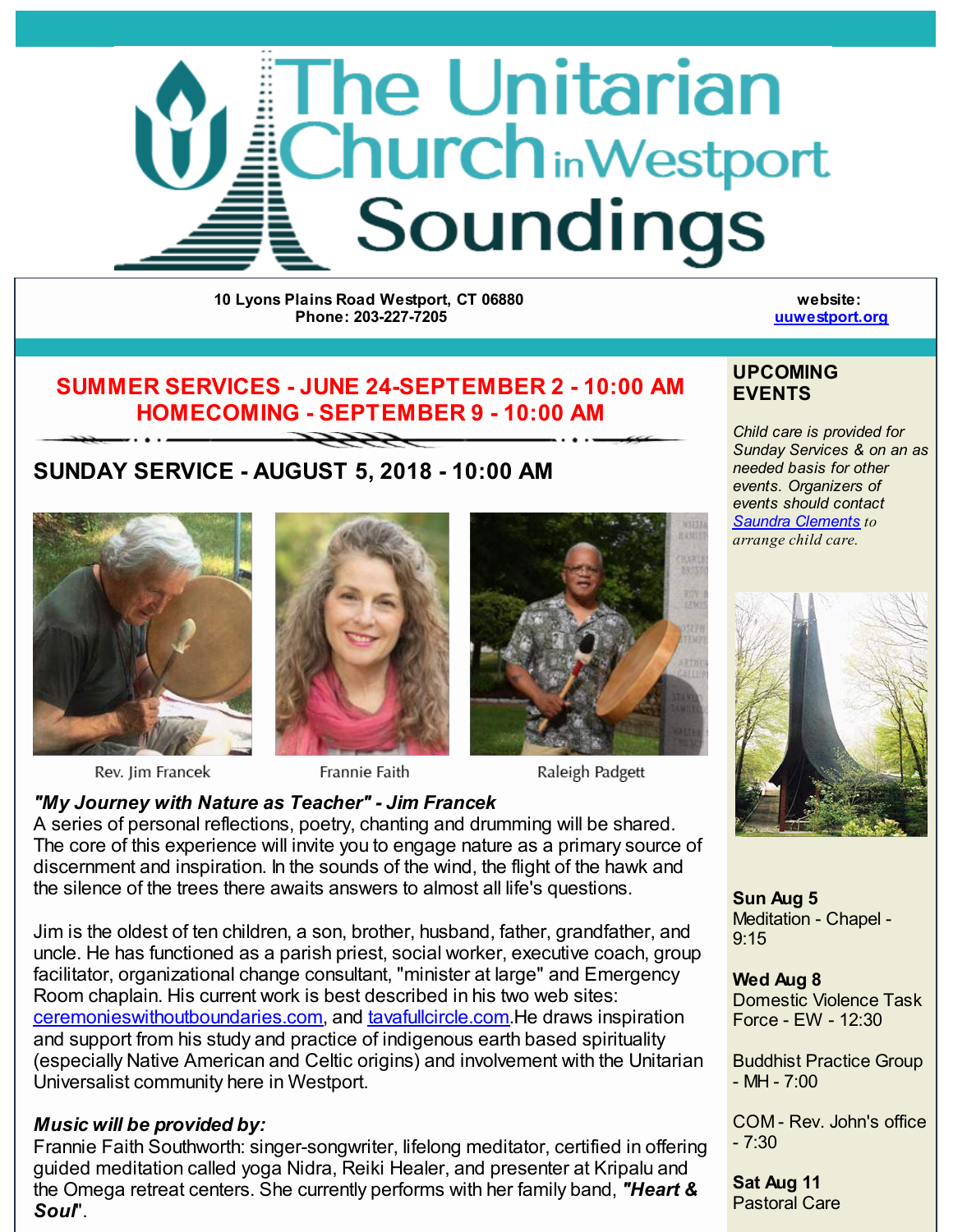And...

Raleigh Padgett: member of the Northern Cherokee nation, and drum and flute maker. He is an operator for NRG Energy, and manager of Acoustic Open Mic here in CT.

*Worship Associate:* Jamie Forbes

*Pastoral Care Chaplain:* Ravi Sankar

# **SUNDAY SERVICE - AUGUST 12, 2018 - 10:00 AM**



### *"Love" - Donna Thomas-Bennett*

Donna Thompson will preach on how she and her husband seek to love their children Brittany and Ahmad and their grandchild Nylah, who they seek to raise in the power of their faith, family and culture. Sister Thompson is a child of God who seeks to be a woman of faith each day. Donna and her soul mate Pastor Anthony L. Bennett are blessed to love, live and serve in Bridgeport, CT with the beautiful people of Mount Aery Baptist Church. Donna's servant leadership with God has included work as a youth & women's ministry

facilitator, spiritual teacher, social justice advocate, retreat presenter, as well as a prayer and meditation leader. Donna is a graduate of Spelman and Georgetown University Law Center.

*Worship Associate:* Cheryl Dixon Paul

**Pastoral Care Chaplain:** Jim Francek

**Summer Service - Sunday, July 22, 2018**



**"To Seek the Truth in [Love"](http://r20.rs6.net/tn.jsp?f=0013VKZ93rJ5BTxEqbukG9IBRulb0mNAC04-isTyXNavlMfGyJ7yHbIyOVlXXsHTQfdKyNhvMNedoL6lXtAGtV3pN4OxS19srNpT23c3mOJiZbff2lD6I7dp64qkeLFFffFobZMWgG1qeI677McWuygntI1ReYpScjXo6QcjNEr17wd1YrPDPY0gBLvWVWnFuqkSB9suZj4vuJx7BC5e86TQdjn-bfQQ9FQgZDUdUyxAXhQ0ZBpNL16RKz7EZX0LQ1ohgrtOh8-Q5lTq3MwPg5s0rcen3gw6KV_jLpx1AOJ9HUDoQeQFlXQCJsl4X6otnOJtat2_ezJ2lx-arjGuCzr9Hy-TZ2mkEZj7-WKNXyb1uJOVLzrgeOm1NY755fdXkCmfXz8DaLCv82ZKQ5Dpci6oe22G11774YD8HE209oSLlU=&c=&ch=) - Tom Hearne, July, 22, 2018**

**Summer Service - Sunday, July 29, 2018**

Associates- MH - 1:00

**Sun Aug 12** Meditation - Chapel - 9:15

**Mon Aug 13** Tag Sale set-up - **Sanctuary** 

#### **Tues Aug 14**

Tag Sale set-up - **Sanctuary** 

#### **Wed Aug 15**

Tag Sale set-up - **Sanctuary** 

Buddhist Practice Group  $-MH - 7:00$ 

**Thurs Aug 16** Tag Sale set-up - **Sanctuary** 

**Fri Aug 17** Tag Sale set-up - **Sanctuary** 

**Sat Aug 18** Volunteer Schedule - Tag Sale - Sanctuary - 7:00

Tag Sale - Sanctuary - 8:00

**Sun Aug 19** Meditation - Chapel - 9:15

Youth Group Advisers' Orientation - EW - 11:15

*SEE TUCW'S CALENDAR FOR MORE [INFORMATION](http://r20.rs6.net/tn.jsp?f=0013VKZ93rJ5BTxEqbukG9IBRulb0mNAC04-isTyXNavlMfGyJ7yHbIyHANGxZD3p0LSfs39ZTMdgB0I7gF2NGZ5eryh5Mg-9U3U1ud0rgLHPJzItDkSrAqo4jc-iHKNqtYEmBd4DxGL8j7lM7hRBi_Ga6POhHKDDVvIvRWEmJwgpuRuHCZcrDXJ1PrmIu8xR_J9NmT1-zwB0u0JGJu4-hx5JAjigoELfVpIeHcNFncp6FOEPa-TN6Fm_QpkrZBfwOahiztwYuV930ftN9aSafbos9a4grWaRk6BXrHbZFedclqv1bOGOt5VhqP8nyFkC4HKCUpE0NM0XNyW6ouKvasqy9Tp6LO8aEe&c=&ch=)*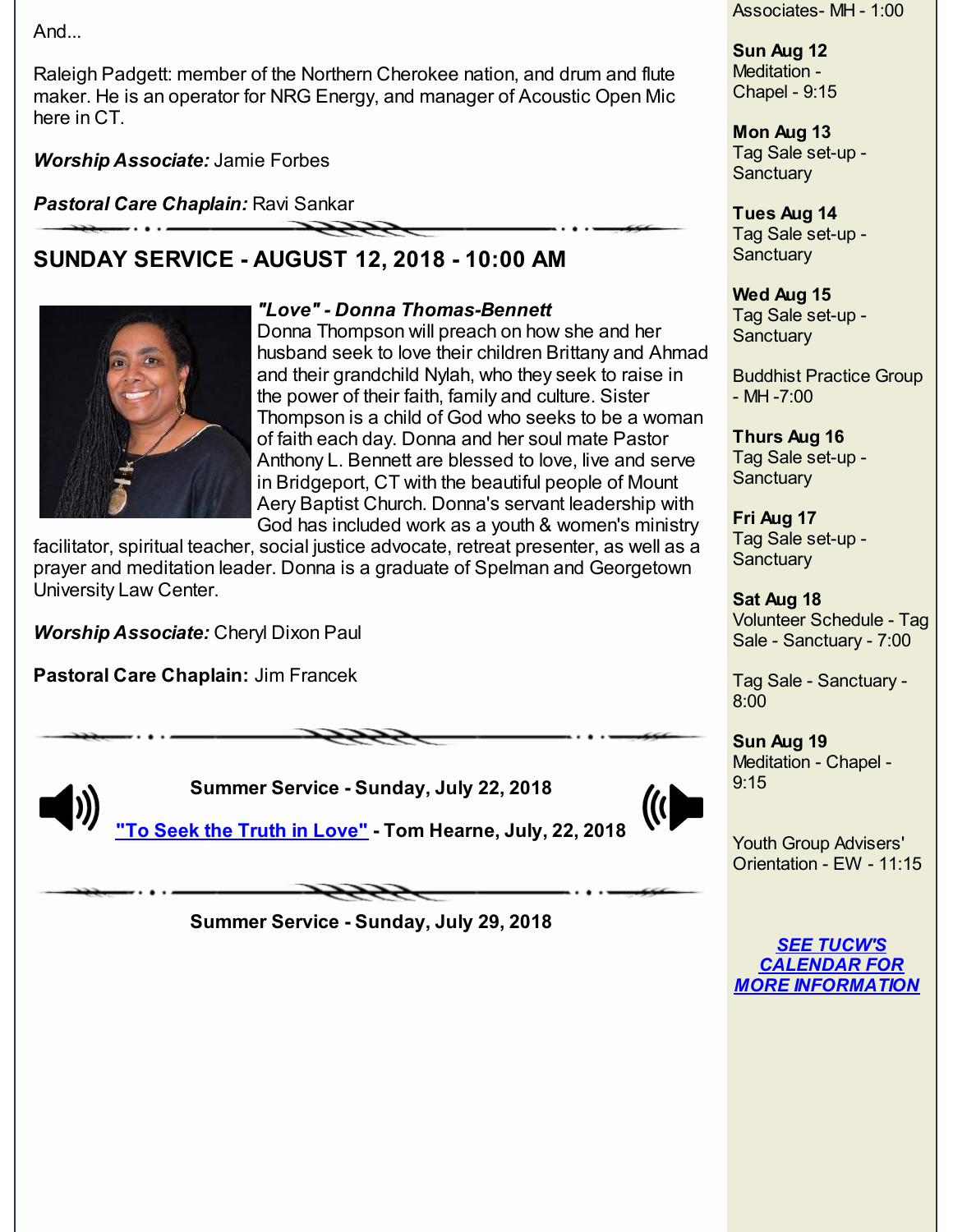



**"Aging to Saging" ~ Cheryl Dixon Paul**



# **TUCW's ANNUAL GIGANTIC 1-DAY INDOOR TAG SALE 8:30 am - 4:30 pm Put your stuff to Good Use!**

It's time for The Unitarian Church in Westport's Annual Tag Sale. **Have you been thinking about Summer cleaning** in your closets, kitchen, attic or basement? Clearing out the toys while the kids are at camp? **Consider donating to our Annual Tag Sale**. The Tag Sale runs one day only on Saturday, August 18th. **Donations are currently being accepted** and stored in our Meeting House and will be moved to the Sanctuary on Sunday, August 12th and thereafter donations can be dropped off at the front door.

#### **ACCEPTABLE DONATIONS:**

Furniture (must be dropped off and please, **nothing oversized** that can't be easily handled by two regulartype folks who don't move heavy stuff for a living), household goods, jewelry, table/kitchen linens, pictures/paintings, toys and baby stuff, gaming systems, newer electronics (flat screen TVs/monitors and computers, etc.), bikes, outdoor/sporting equipment. If it's in your house, garden or closet it might be waiting for it's big chance to make some Tag Sale Shopper very happy!

#### **Ready to get involved?**

**Donating** - If you just can't wait to bring your stuff to us, the lower level of the Meeting House is available. **Call Diane** in the office, 227-7205 ext. 10 to make sure it's open.

**Help Transporting Your Stuff** - **remember** that we can't take anything that our 2 person volunteer teams can't get into a pick-up so **no massive pieces** like sideboards. **Contact Dorothy Rich** [dorothyjeanrich@gmail.com](mailto:dorothyjeanrich@gmail.com).

Volunteering - **Set-up** and/or **Sales Crew** volunteers **let Ann Lundberg know** you will help - [Ann\\_Lundberg@yahoo.com](mailto:Ann_Lundberg@yahoo.com). We need you for 2 hours or two days, **whatever time you can share**. A *Clean-up crew* is especially needed from 4:00 to 6:00 on Saturday.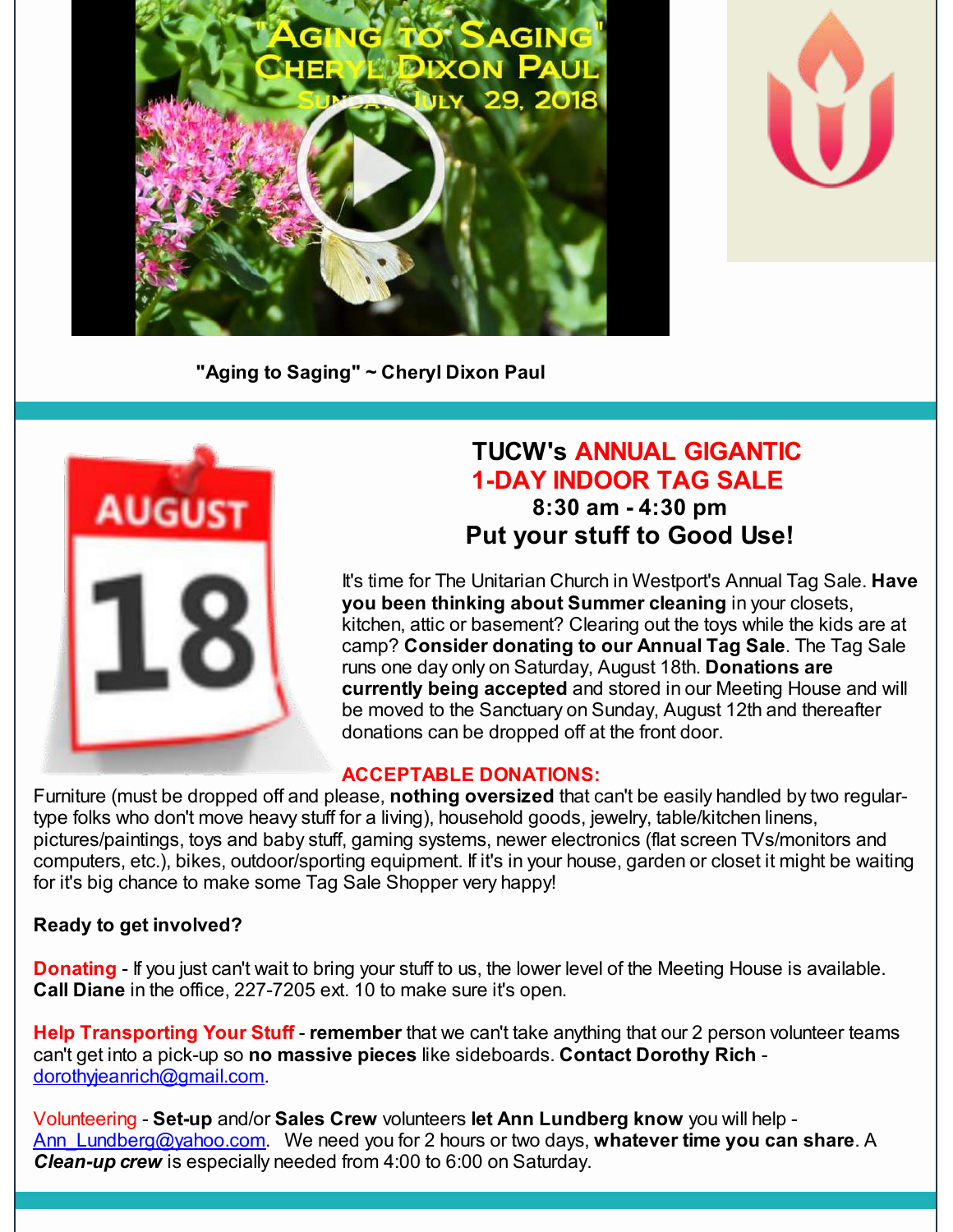

**Meditation now in Chapel downstairs every Sunday at 9:15-9:45 in the summer. All welcome.**

**Buddhist Practice Group - Meeting House - Wednesday, August 8 and August 15 at 7:00 pm**

*Newcomers Welcome!*

*Please contact Nina Nagy at [ninazcara@gmail.com](mailto:ninazcara@gmail.com) prior to coming.*





Dear Friends,

It is with great sadness that I share the news that Sandy Cygan has died. She and her husband Bob have been members of this congregation since 1973.

In honor of the Jewish Aunts and Sandy's truly ecumenical spirit, Bob will sit Shiva at their home on Hills Lane from July 31st to August 6th from 1:00-7:00 pm.

Bob is planning a Memorial Service in September at The Unitarian Church in Westport where we will, in his words, "celebrate the life of a truly amazing woman and much loved human being. She made a huge difference in the life of so many and we will honor that strength and goodness."

Yours always, Rev. Dr. John Morehouse Senior Minister The Unitarian Church in Westport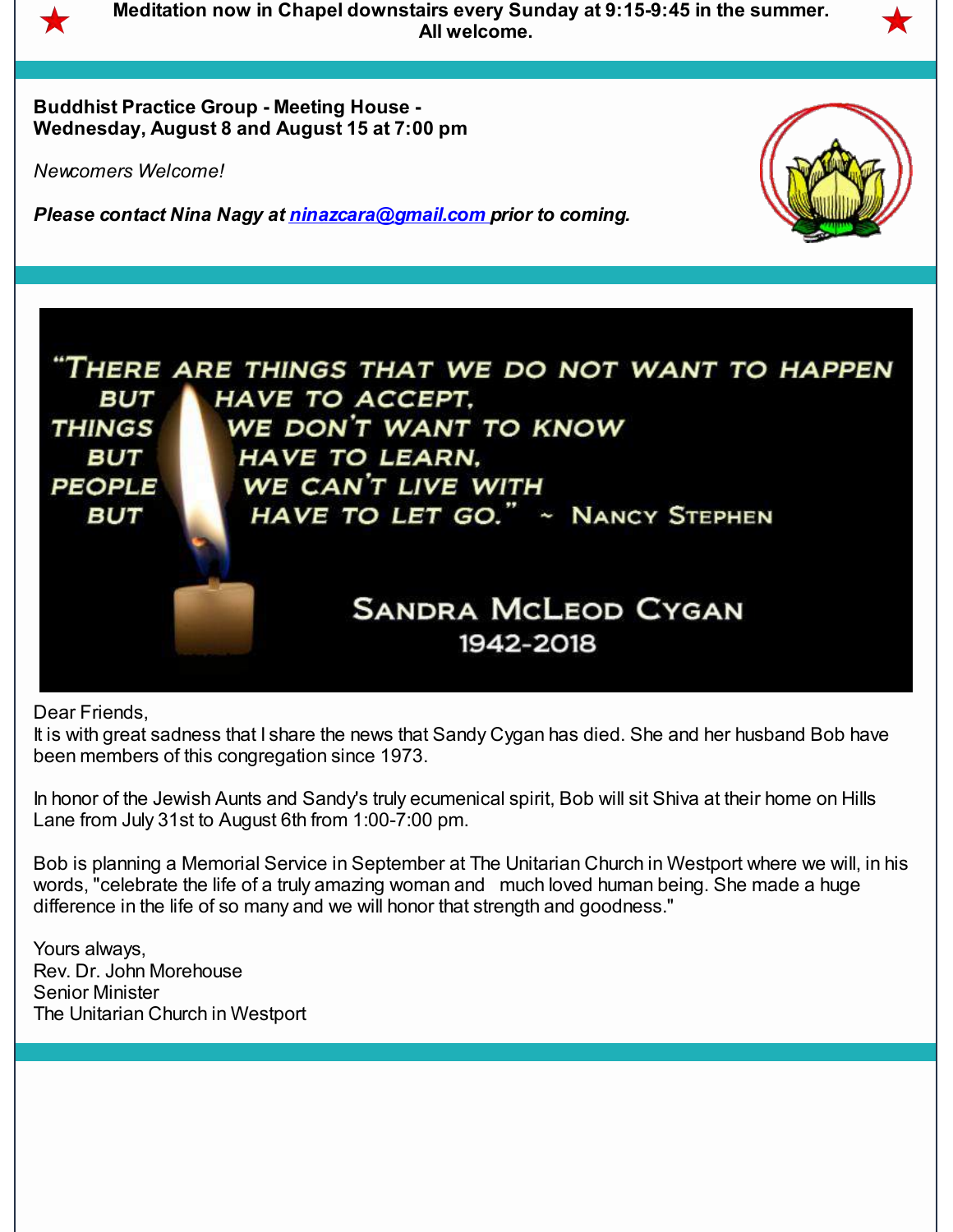

# **Connecticut Institute for Refugees and Immigrants**

**Strengthening Communities Since 1918** 

# **Helping Refugees!**

New refugees in and around Bridgeport need community mentors to help them figure out the school system, learn how to budget, navigate community resources, and just feel welcome.

The Mentor Program at the Connecticut Institute for Refugees and Immigrants pairs community volunteers with refugee families and individuals for a minimum 6-month commitment. Mentors meet with mentees at least once/week for 2-5 hours to work on client-set goals, goals that lead to more self-sufficiency.

CIRI is holding an orientation for new mentors this SATURDAY, AUGUST 4, from 12:00-2:00 PM, in Bridgeport. Please RSVP to Alice Moore, Volunteer Services Coordinator, at [Amoore@cirict.org](mailto:amoore@cirict.org) for more details.

## **Westport Domestic Violence Task Force Collection**

From now through Sunday, August 19 we're collecting supplies for the two Domestic Violence Crisis Center (DVCC) safe houses that service residents in our area.

The DVCC safe houses are in need of the following new and unused items:

- \* Twin and Twin XL Sheets
- \* Leggings and t-shirts size XS-2XL
- \* Luggage

Please bring items to the Social Justice table in the church foyer. Questions? Contact David Vita - [david@uuwestport.org](mailto:david@uuwestport.org)





**TCUWomen - Celebrate summer and our wonderful community of women.**

Come to a Potluck.

**Friday, August 24th, 6:30 PM** at the home of Sudha Sankar. Bring something to share or, if you are too tired to cook, just come.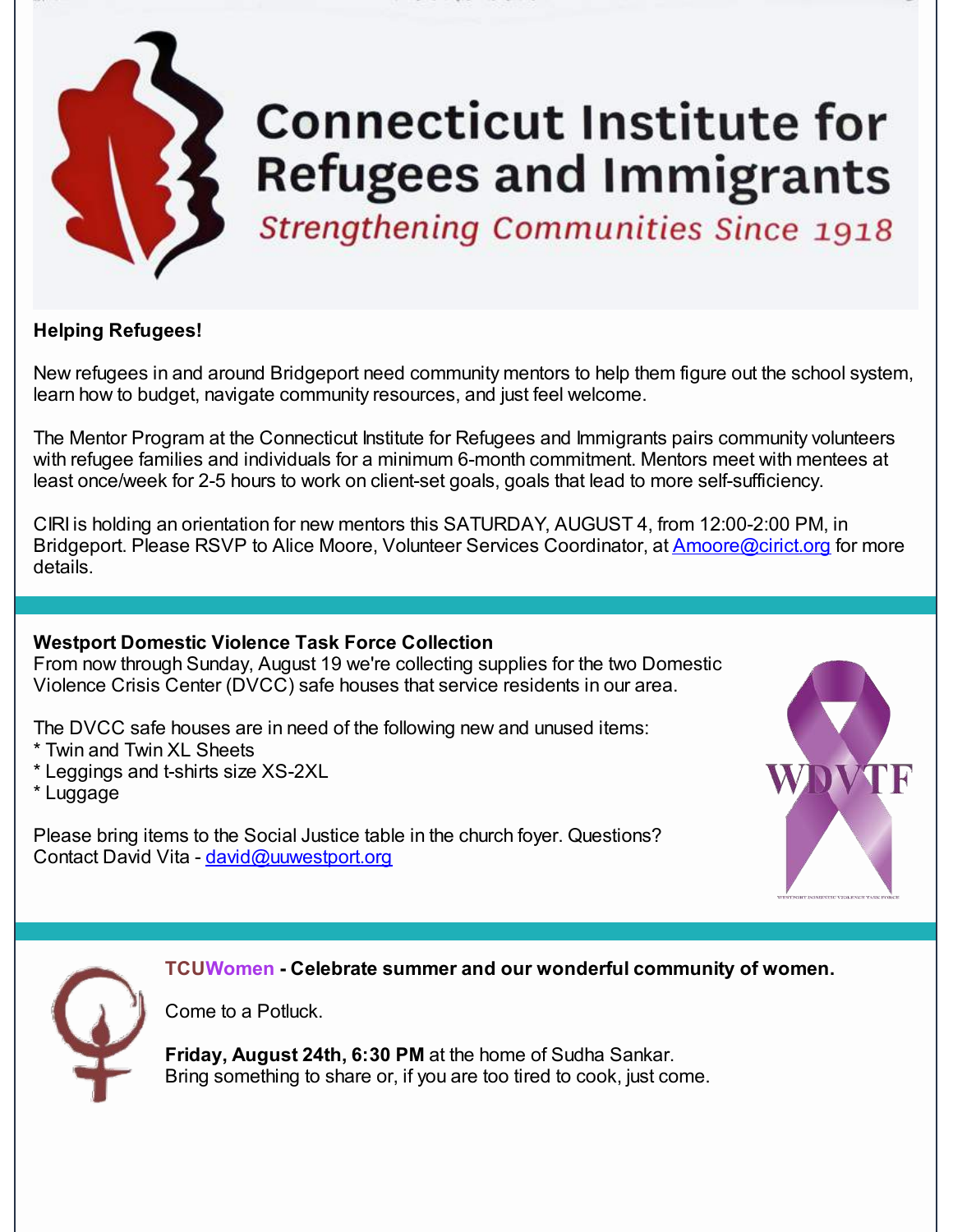All women are invited.

**RSVP to Sudha** - [sudhasanka100@yahoo.com](mailto:sudhasanka100@yahoo.com)

**Are you receiving TUCWomen email notices?** If not or if you are not sure sign up at [https://goo.gl/forms/2RA8gtacLPeR2Xre2](http://r20.rs6.net/tn.jsp?f=0013VKZ93rJ5BTxEqbukG9IBRulb0mNAC04-isTyXNavlMfGyJ7yHbIyOVlXXsHTQfdgMMkNxRt9URICRQB4Cr3UYhbZMkOqze5Z0ujAhB4ssDXs45X4mtBD6avDJEIw4FkX27R9ArJMkg80cb42zZz1jG8gSAC0e4D8WQEQ-ssNaWgZo2h7h3zNcl2JWNX14w4wA33lek8w1g8hoIyb3L9MSjKGlsnZ7XFZNIpoaLsDYf1wNPaQ8N_b5A8j8QPoe4uySJVufao18b_IjSxEM3Xejq9Plfj84hadGYTovEkHbmuaZ4J743VxThA61RBPvrL1sFdKadWvqUgbZ2ui-DUNyVn8usNrVtiAjy--OvMMsQ=&c=&ch=)

**Questions about TUCWomen?** Send them to [tucwomen@uuwestport.org](mailto:tucwomen@uuwestport.org)



# **WEED...WEED... WEED! - Saturday, August 25 at 10:00 am**



Come and join other church members in our effort to bring the Japanese Meditation Garden back to it's original condition. We need to weed, transplant pachysandra, trim some trees and bushes, and cut back the paths. Meet the designer of the garden and hear his thoughts as well.

Some tools will be provided, but it would be good if you brought your own work gloves and some tools.

Water and pizza will be provided for refreshment.

If you can't make that day, let us know what days would work better.

Contact John McWeeney - [johnlmcweeney@yahoo.com](mailto:johnlmcweeney@yahoo.com) - and let me know that you're coming.

**Save The Date!** *Camp Jewell Multigenerational Retreat* **October 12-14, 2018** Come and sign up at our table at the Homecoming Expo!! Cathy McElroy, Elena Rockman-Blake, Eileen O'Reilly More information to follow.





**Pastoral Care** - If you are going through a challenging time or know somebody in the congregation who needs support from our Pastoral Care Chaplains, call to leave a confidential message in the PCA voice mailbox - (203-227-7205 ext. 19) or email [pca@uuwestport.org](mailto:pca@uuwestport.org).

**[CLICK](http://r20.rs6.net/tn.jsp?f=0013VKZ93rJ5BTxEqbukG9IBRulb0mNAC04-isTyXNavlMfGyJ7yHbIyAHoeOLZBVE3swgtZvLr_W3sM-r9B6ksdY4IyMEUJ3mNGtx3jzCR-5LTd0yrSZ55YLp8ujyehZ7MST6VRXPgxb8jNgFdUG25SK5zj6b89L4prXkZMB-79NFy_x3tGJfvPjoYGmG2c0PbM86qR8_xNTCaT3GKIyTGgZe-7xO74ZlTxJj037mx5oQTKWDuZEEGbTrGvSzwMGWgxxpmNwDSJkemTYYuyJ6-e-m2cz4N-1cxWlxDBnBNOr8Ipu_9PEf94bizYoAcX-rJzm6ziRsTra84HETt-Jpcs3hq-fWKFG8N6WeI7SNMxVqXKxoDe5PD9CvOS5O-O-pczcTJ3szxDT8=&c=&ch=) HERE** to learn more about our Pastoral Care Associates.



**For individuals or families of our congregation seeking confidential support or information about addiction issues...** please contact our Addiction Recovery Ministry by calling 203-227-7205 ext. 19 or emailing [pca@uuwestport.org](mailto:pca@uuwestport.org).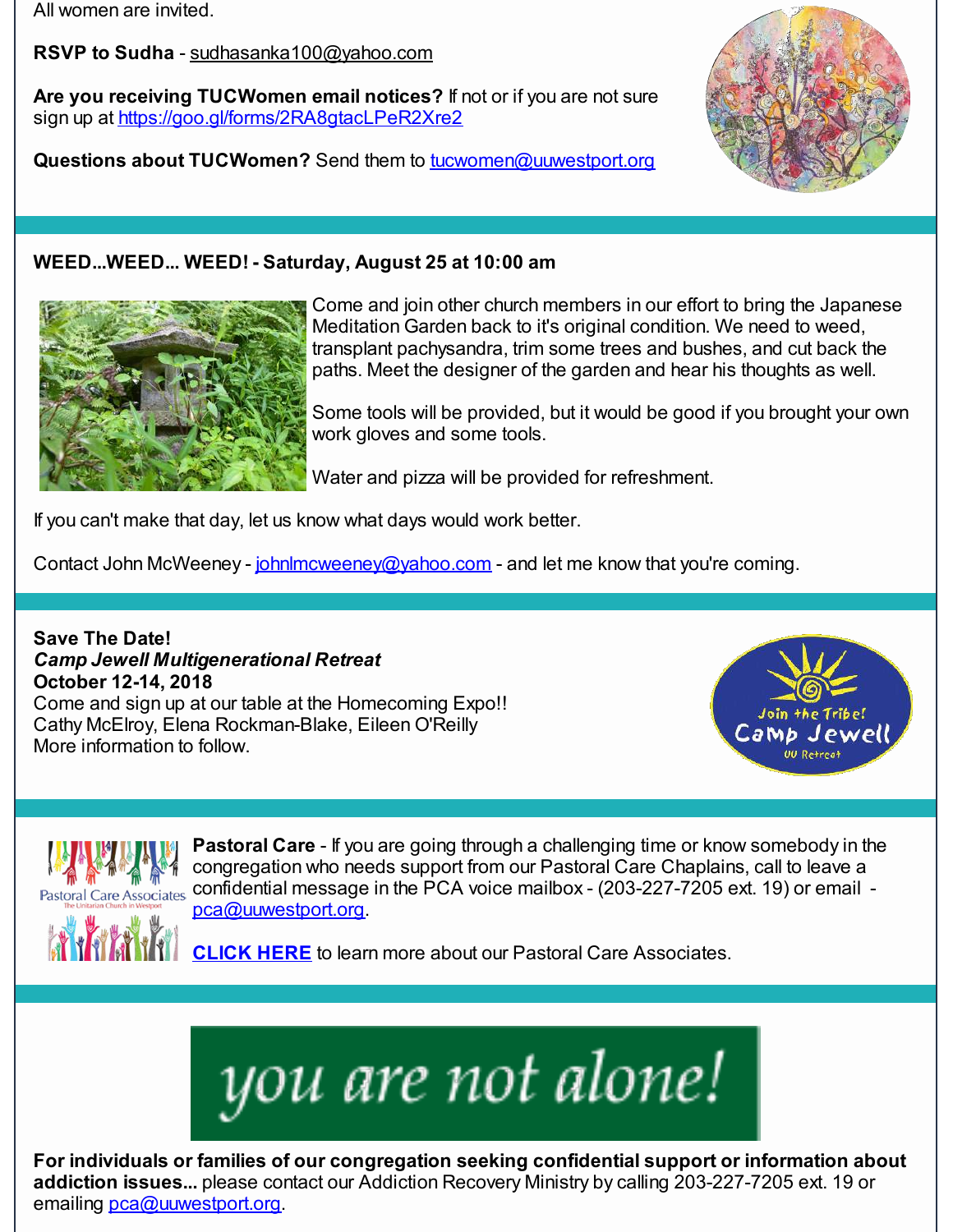#### *UPCOMING SERVICES*

#### *SUMMER SERVICES*

*August 19, 2018 - 10:00 AM "Going for Refuge" - Bob Bevacqua*

*August 26, 2018 - 10:00 AM "Broken to Unbreakable" - Pat Francek, Janet Luongo*

*September 2, 2018 - 10:00 AM "The Garden of Eating" - Jenna Jacobs*

*September 9, 2018 - 10:00 AM HOMECOMING*



# *LIFESPAN FAITH DEVELOPMENT*

**SUNDAY, August 5, 2018**



## **THIS WEEK INFORMATION for (Pre-K to 5)**

*10:00 am in the Lower Level OAK room PreK and wiggly children (usually K-3rd) but older siblings welcome too.*

*Forest Mushrooms Themes:* It's important to look closely at things! Though some mushrooms may appear less showy than flowers, mushrooms are important to the ecosystem.

*Activity options:* parachute "mushroom" play, up-close look at mushrooms.

**[CLICK](http://r20.rs6.net/tn.jsp?f=0013VKZ93rJ5BTxEqbukG9IBRulb0mNAC04-isTyXNavlMfGyJ7yHbIyOVlXXsHTQfd87_8BKth20HZp7-JyS0GCk28ADVL5JnIDHLxYBg0QU-P7fuAuEENy2ghSQQEQuSUr6D0Yu8notkqYnUVkVGwoljLovb6TKlxqjwkAglfrRQ8GAEPxnwnOWFDAomDY8yGq1-YrswJIA5K7lm0ZIgNMH2FOo0Opn4xBePJ72zN4-OTn7NcPcXPAbf8GkBOSRZdpjW_NZ-9MeTMfZCUM42upTcl83rDZCCo6jSjd_8evmwrH9jclQGg4XyEpMZqq2LVRvjkRTAHD74PBRyBc8_c0aAxrAH5SErd4ixcLsGOwTDdFlYO8X2sCaB1H_4LM8b4x4JyWJY5XWRE4Nh5_UKJVHB1JVTKAMLGOR5YwsU4ko4=&c=&ch=) HERE for Pre-K-5 FAMILY "take-home" for SUNDAY, August 5,**

**2018.**

**SUNDAY, August 12, 2018**

**THIS WEEK INFORMATION for (Pre-K to 5)**

*10:00 am in the Lower Level OAK room PreK and wiggly children (usually K-3rd) but older siblings welcome too.*

*Forest Fire Prevention Themes:* Fire safety and wonder at & respect the power of fire, working together to be more aware of the needs of all beings we share the earth with.

*Activity options:* pass bucket of water, "Fire" painting,

**[CLICK](http://r20.rs6.net/tn.jsp?f=0013VKZ93rJ5BTxEqbukG9IBRulb0mNAC04-isTyXNavlMfGyJ7yHbIyOVlXXsHTQfdQseAmhiqFQFqPHZ_9PsFUgK3CG3f9byH2vsAob5sgghv_tgxLC6J6nlg3bfF-oh27v3gE_2uQaa_SMggE9Cxh1xVFSaWz16-gcTUBBHYvsYEec0mCYf4oWcYBD5Spm6vBa45PmOvatdKvaEUIOdYAfk3aL4NpP0xLQ4Avq-ANUB4mQ89bI9oWFtkCpa1Y4-cs13DU8DjkiXQFLkkTPREETKbihNdai2l2FW3-O0dmpcr7eCbE8_s1izhb9ZpQNwXWxIDzD-WB7Dd77Upi_gCsZ2p_46fqiZihgp91_wX5SeLExEL-lI758CQWjXPZF1EIN4VNTCeY4htaXJzQMcttS_2T-CproZXuTwz5ewnI7o=&c=&ch=) HERE for Pre-K-5 FAMILY "take-home" for SUNDAY, August 12, 2018.**



#### Remember-Only **PREVENT FOREST FIRES!**